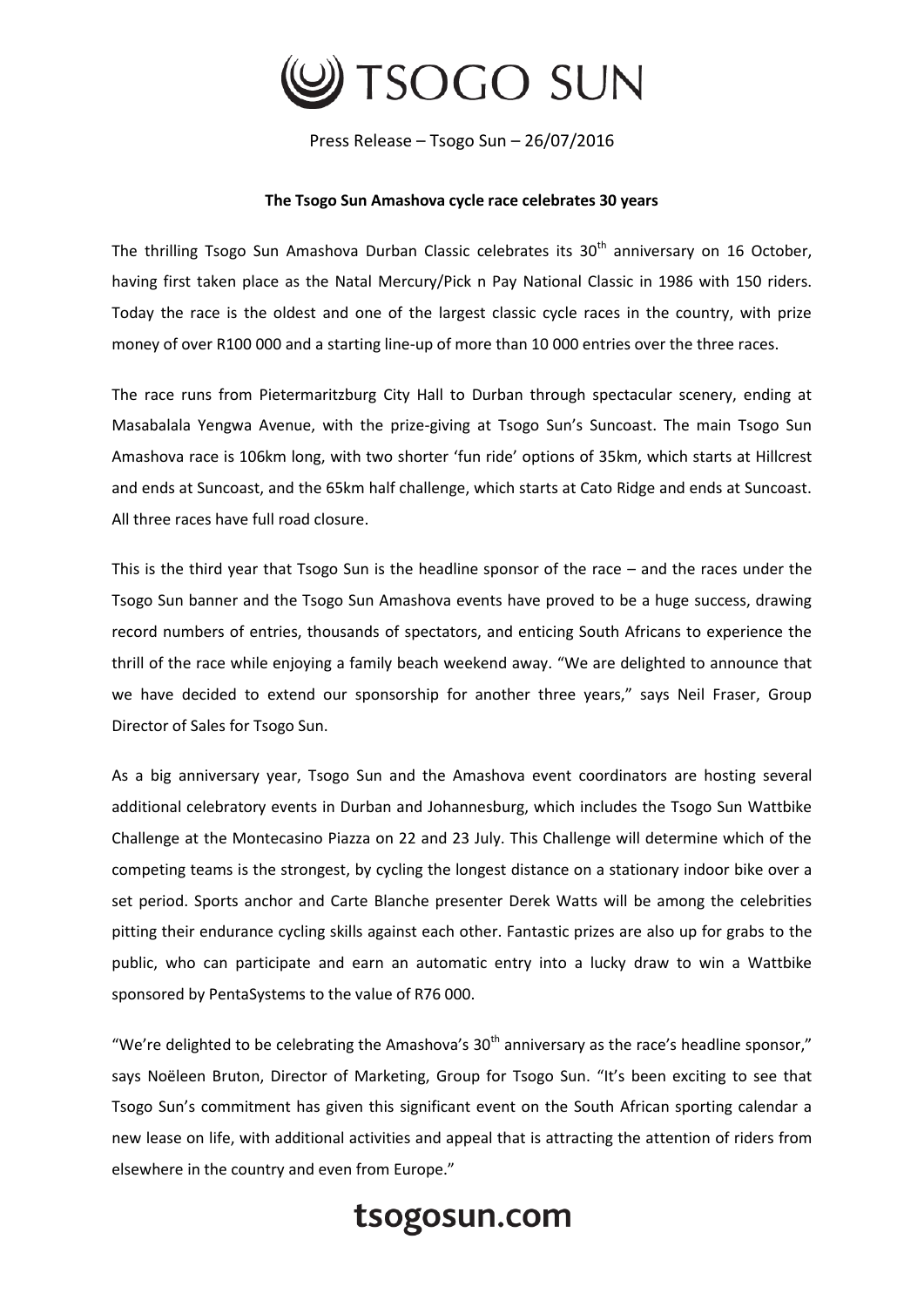

Press Release – Tsogo Sun – 26/07/2016

Fraser adds "This third Tsogo Sun Amashova Durban Classic highlights our belief in this cycle challenge as one that has enormous potential for growth and appeal to our target market. We anticipate that our partnership with Amashova is giving the race the opportunity to grow to a cycle challenge that appeals to a wider audience of novices, serious riders and families. We're looking forward to welcoming a host of new riders to the starting line – and of course to our many hotels in the area."

As the headline sponsor, Tsogo Sun has created a series of exciting accommodation packages at its different hotels in Durban and uMhlanga, and transport has been arranged by the race organisers to the main race start from Durban to Pietermaritzburg, as well as safekeeping for bikes both before and after the race. "As has become usual, Tsogo Sun is pulling out all the stops to ensure that all Amashova guests experience a brilliant weekend away. The race combined with a weekend in Durban makes for an exciting break – and this is a wonderful opportunity for riders and their families to make an adventure of the weekend, enjoying the challenge of the race, the magnificent countryside, as well as the many attractions of the area," says Bruton.

Annie Batchelder, Race Director for the Tsogo Sun Amashova, says the Amashova is a favourite for many of South Africa's top cyclists – and that it is showing all the signs of growing in popularity and size with Tsogo Sun behind it. "We're proud too, that the race has contributed significantly to local communities with its social investment programme. Our passion for road safety led us to invest in two road safety bike parks. One at Ethembeni School in Inchanga and the other at George Cato Primary School in Cato Ridge. It is imperative that events like the Amashova supports skills development programmes in the eThekwini region leading up to the 2022 Commonwealth Games in Durban, getting kids on bikes at every opportunity is part of our legacy."

Serious and casual riders from all over South Africa are encouraged to get their entries in for the Tsogo Sun Amashova as well as their bookings for great value accommodation package deals at Tsogo Sun's hotels. All bookings can be done on [www.shova.co.za.](http://www.shova.co.za/)

For high res pics please email annie@angelfishpr.co.za

## tsogosun.com